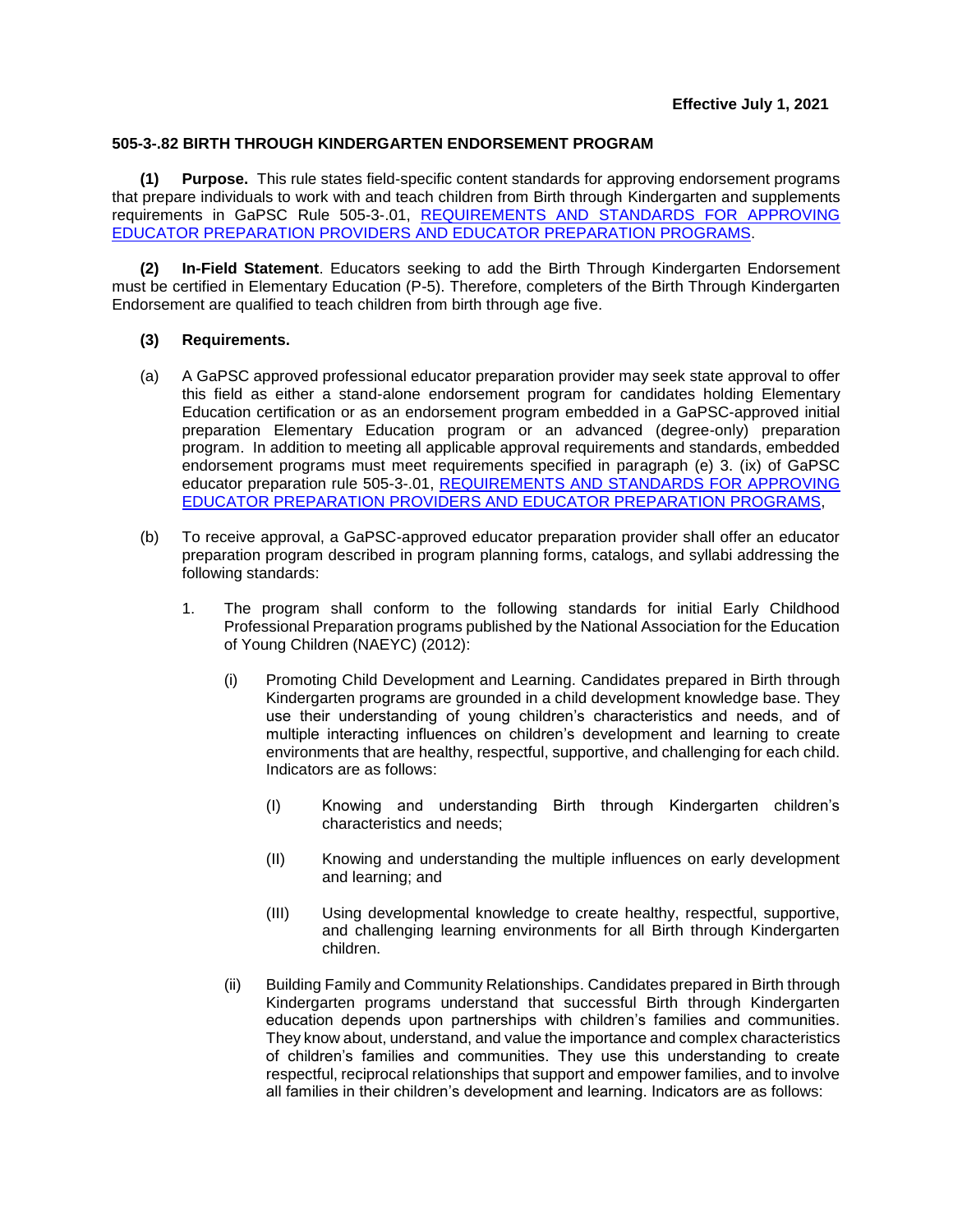- (I) Knowing about and understanding diverse family, family structures and community characteristics;
- (II) Supporting and engaging families and communities through respectful, reciprocal relationships; and
- (III) Involving families and communities in children's development and learning.
- (iii) Observing, Documenting, and Assessing to Support Children and Families. Candidates prepared in Birth through Kindergarten programs understand that child observation, documentation, and other forms of assessment are central to the practice of all Birth through Kindergarten professionals. They know about and understand the goals, benefits, and uses of assessment. They know about and use systematic observations, documentation, and other effective assessment strategies in a responsible way, in partnership with families and other professionals, to positively influence the development of every child. Indicators are as follows:
	- (I) Understanding the goals, benefits, and uses of assessment including its interpretation and use in development of appropriate goals and differentiated teaching strategies for Birth through Kindergarten;
	- (II) Systematically collecting and analyzing relevant data (via observation, documentation, and other appropriate assessment tools and approaches including the use of technology) to monitor student progress and to inform instruction;
	- (III) Understanding and practicing responsible assessment to promote positive outcomes for each child, including the use of assistive technology for children with disabilities; and
	- (IV) Engaging in productive effective assessment partnerships with families and with professional colleagues to build effective learning environments.
- (iv) Using Developmentally Effective Approaches. Candidates prepared in Birth through Kindergarten programs understand that teaching and learning with children is a complex enterprise, and its details vary depending on children's ages, characteristics, and the setting within which teaching and learning occur. They understand and use positive relationships and supportive interactions as the foundation for their work with children and families. Candidates know, understand, and use a wide array of developmentally appropriate approaches, instructional strategies, and tools to connect with children and families and positively influence each child's development and learning. Indicators are as follows:
	- (I) Establishing a classroom environment grounded in positive relationships and supportive interactions as the foundation of their work with children;
	- (II) Knowing and using effective research based strategies and tools for Birth through Kindergarten children including the appropriate use of technology;
	- (III) Using a broad repertoire of developmentally appropriate research-based teaching/learning approaches (play, small group projects, open-ended questioning, group discussion, problem solving, cooperative learning, reflection, and inquiry experiences) to help Birth through Kindergarten children develop intellectual curiosity, solve problems, and make decisions; and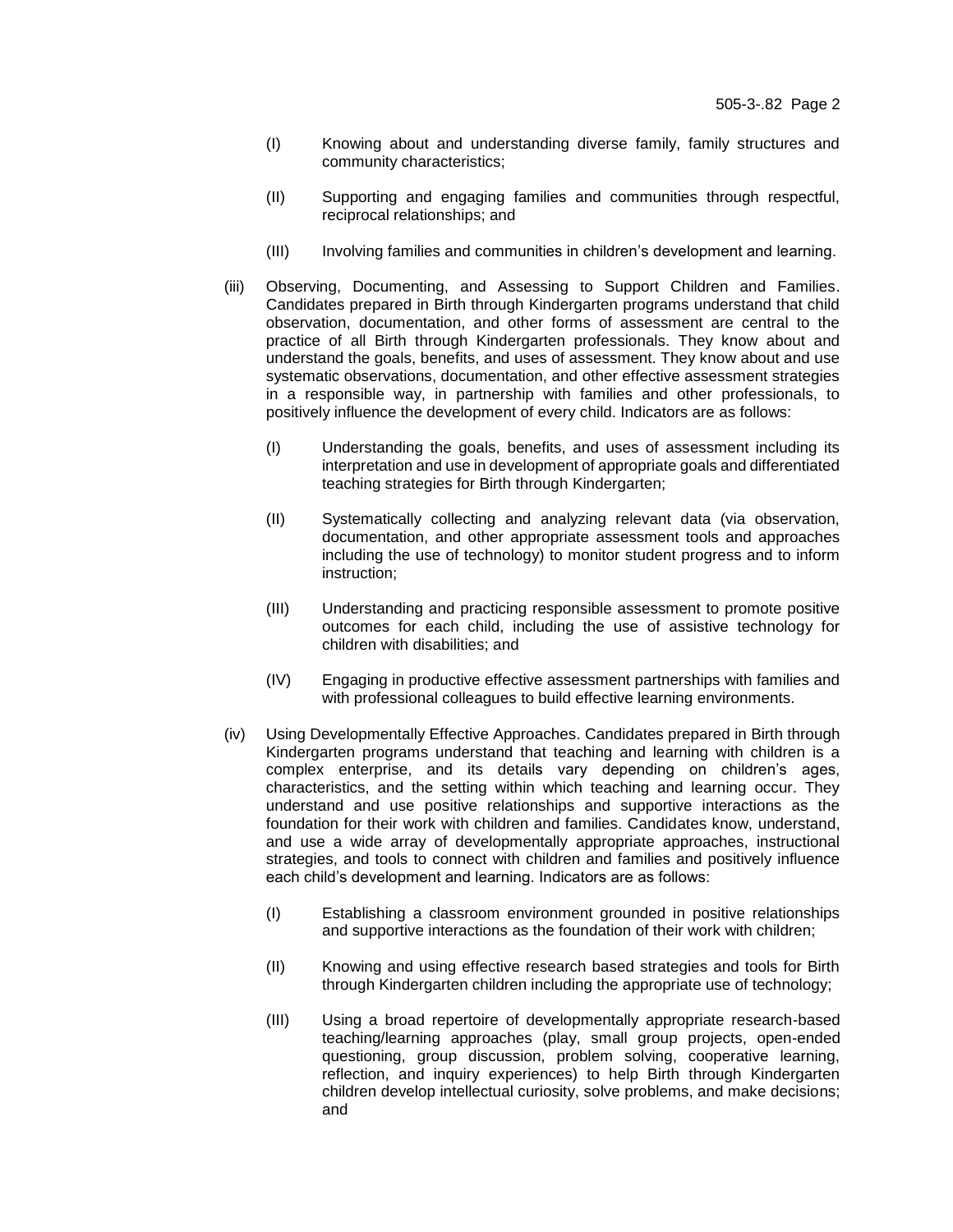- (IV) Reflecting on own practice to promote positive outcomes for each child.
- (v) Using Content Knowledge to Build Meaningful Curriculum. Candidates prepared in Birth through Kindergarten programs use their knowledge of academic disciplines to design, implement, and evaluate experiences that promote positive development and learning for each and every child. Candidates understand the importance of developmental domains and academic (or content) disciplines in Birth through Kindergarten curriculum. They know the essential concepts, inquiry tools, and structure of content areas, including academic subjects, and can identify resources to deepen their understanding. Candidate use their own knowledge and other resources to design, implement, and evaluate meaningful, challenging curriculum that promotes comprehensive development and learning outcomes for every child. Indicators are as follows:
	- (I) Understanding content knowledge and resources in academic disciplines: language and literacy; mathematics, science, social studies, the arts-music, creative movement, dance, drama, visual arts; physical activity, physical education and health and safety;
	- (II) Knowing and using the central concepts, inquiry tools, and structures of content areas or academic disciplines;
	- (III) Using content knowledge, appropriate content standards, and other resources to design implement and evaluate developmentally meaningful and challenging curriculum for each child; and
	- (IV) Recognizing and utilizing opportunities for appropriate curriculum integration.
- (vi) Becoming a Professional. Candidates prepared in Birth through Kindergarten programs identify and conduct themselves as members of the Birth through Kindergarten profession. They know and use ethical guidelines and other professional standards related to Birth through Kindergarten practice. They are continuous, collaborative learners who demonstrate knowledgeable, reflective and critical perspectives on their work, making informed decisions that integrate knowledge from a variety of sources. They are informed advocates for sound educational practices and policies. Indicators are as follows:
	- (I) Knowing about and upholding ethical standards, legal responsibilities, and other professional quidelines:
	- (II) Engaging in continuous, collaborative learning to inform practice; using technology effectively with Birth through Kindergarten children, with peers, and as a professional resource;
	- (III) Integrating knowledgeable, reflective, and critical perspectives on education;
	- (IV) Engaging in informed advocacy for Birth through Kindergarten children and the profession; and
	- (V) Demonstrate an understanding of the early childhood profession, its multiple historical, philosophical, and social foundations, and how these foundations influence current thought and practice.
- (vii) Early Childhood Field Experiences. Field experiences are planned and sequenced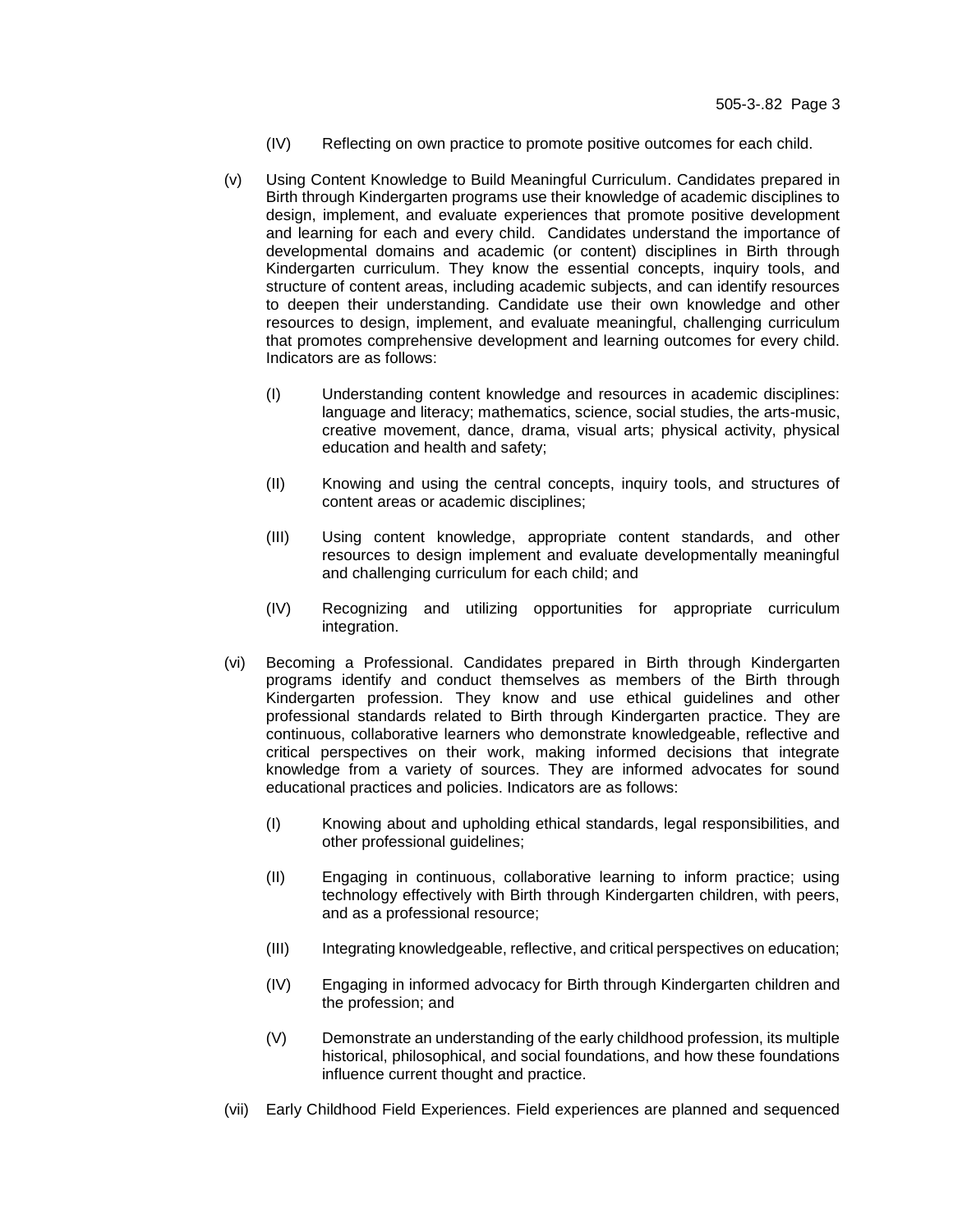so that candidates develop the knowledge, skills and professional dispositions necessary to promote the development and learning of Birth through Kindergarten children.

- (I) Observe and participate under supervision of qualified professionals in programs that involve Ages 0-2, Ages 3-4, and kindergarten for at least 100 clock hours; and
- (II) Work effectively with children with diverse abilities, and with children reflecting culturally and linguistically diverse family systems.
- (c) To receive approval, a GaPSC-approved educator preparation provider shall offer a preparation program described in program planning forms, catalogs and syllabi addressing the following standards for initial early childhood education programs published by the Council for Exceptional Children (2012):
	- (i) Learner and Learning: Learner Development and Individual Learning Differences. Beginning Birth through Kindergarten professionals understand how exceptionalities may interact with development and learning and use this knowledge to provide meaningful and challenging learning experiences for individuals with exceptionalities. They understand how language, culture, and family background influence the learning of individuals with exceptionalities and use understanding of development and individual differences to respond to the needs of individuals with exceptionalities. The standard and elements will be indicated by the following:
		- (I) The program shall prepare candidates who understand typical and atypical human growth and development;
		- (II) The program shall prepare candidates who understand similarities and differences among individuals with exceptionalities;
		- (III) The program shall prepare candidates who understand educational implications of characteristics of various exceptionalities;
		- (IV) The program shall prepare candidates who understand family systems and the role of families in supporting development;
		- (V) The program shall prepare candidates who are familiar with cultural perspectives influencing the relationships among families, schools, and communities as related to instruction;
		- (VI) The program shall prepare candidates who understand variations in beliefs, traditions, and values across and within cultures and their effects on relationships among individuals with exceptionalities, family, and schooling;
		- (VII) The program shall prepare candidates who understand characteristics and effects of the cultural and environmental milieu of the individual with exceptionalities and the family;
		- (VIII) The program shall prepare candidates who understand similarities and differences of individuals with and without exceptionalities;
		- (IX) The program shall prepare candidates who understand effects of various medications on individuals with exceptionalities;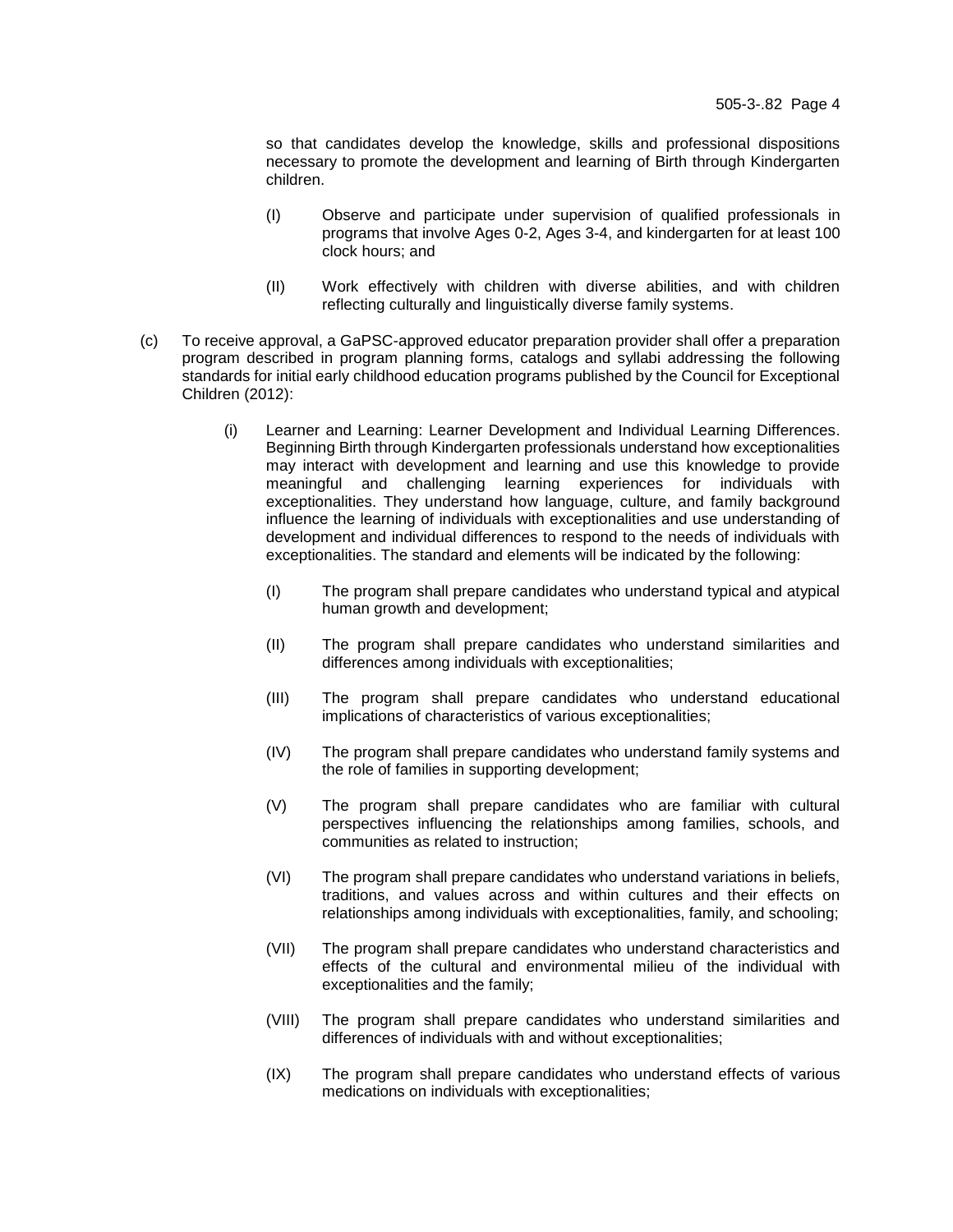- (X) The program shall prepare candidates who understand the effects an exceptional condition(s) can have on an individual's life;
- (XI) The program shall prepare candidates who understand the impact of individuals with exceptionalities' academic and social abilities, attitudes, interests, and values on instruction and career development;
- (XII) The program shall prepare candidates who can demonstrate differing ways of learning of individuals with exceptionalities, including those from culturally diverse backgrounds, and strategies for addressing these differences;
- (XIII) The program shall prepare candidates who can demonstrate the effects of cultural and linguistic differences on growth and development;
- (XIV) The program shall prepare candidates who understand the characteristics of one's own culture and use of language and the ways in which these can differ from other cultures and uses of languages;
- (XV) The program shall prepare candidates who understand ways of behaving and communicating among cultures that can lead to misinterpretation and misunderstanding;
- (XVI) The program shall prepare candidates who understand theories of typical and atypical early childhood development;
- (XVII) The program shall prepare candidates who understand the impact of medical conditions and related care on development and learning;
- (XVIII) The program shall prepare candidates who understand the impact of medical conditions on family concerns, resources, and priorities;
- (XIX) The program shall prepare candidates who understand the specific disabilities, including the etiology, characteristics, and classification of common disabilities in infants and young children, and specific implications for development and learning in the first years of life;
- (XX) The program shall prepare candidates who understand the factors that affect the mental health and social-emotional development of infants and young children;
- (XXI) The program shall prepare candidates who understand the impact of language delays on cognitive, social-emotional, adaptive, play, temperament and motor development; and
- (XXII) The program shall prepare candidates who understand the impact of language delays on behavior;
- (ii) Learning Environments. Beginning Birth through Kindergarten professionals create safe, inclusive, culturally responsive learning environments so that individuals with exceptionalities become active and effective learners and develop emotional wellbeing, positive social interactions, and self-determination. They collaborate with general educators and other colleagues to create safe, inclusive, culturally responsive learning environments to engage individuals with exceptionalities in meaningful learning activities and social interactions. Beginning Birth through Kindergarten professionals use motivational and instructional interventions to teach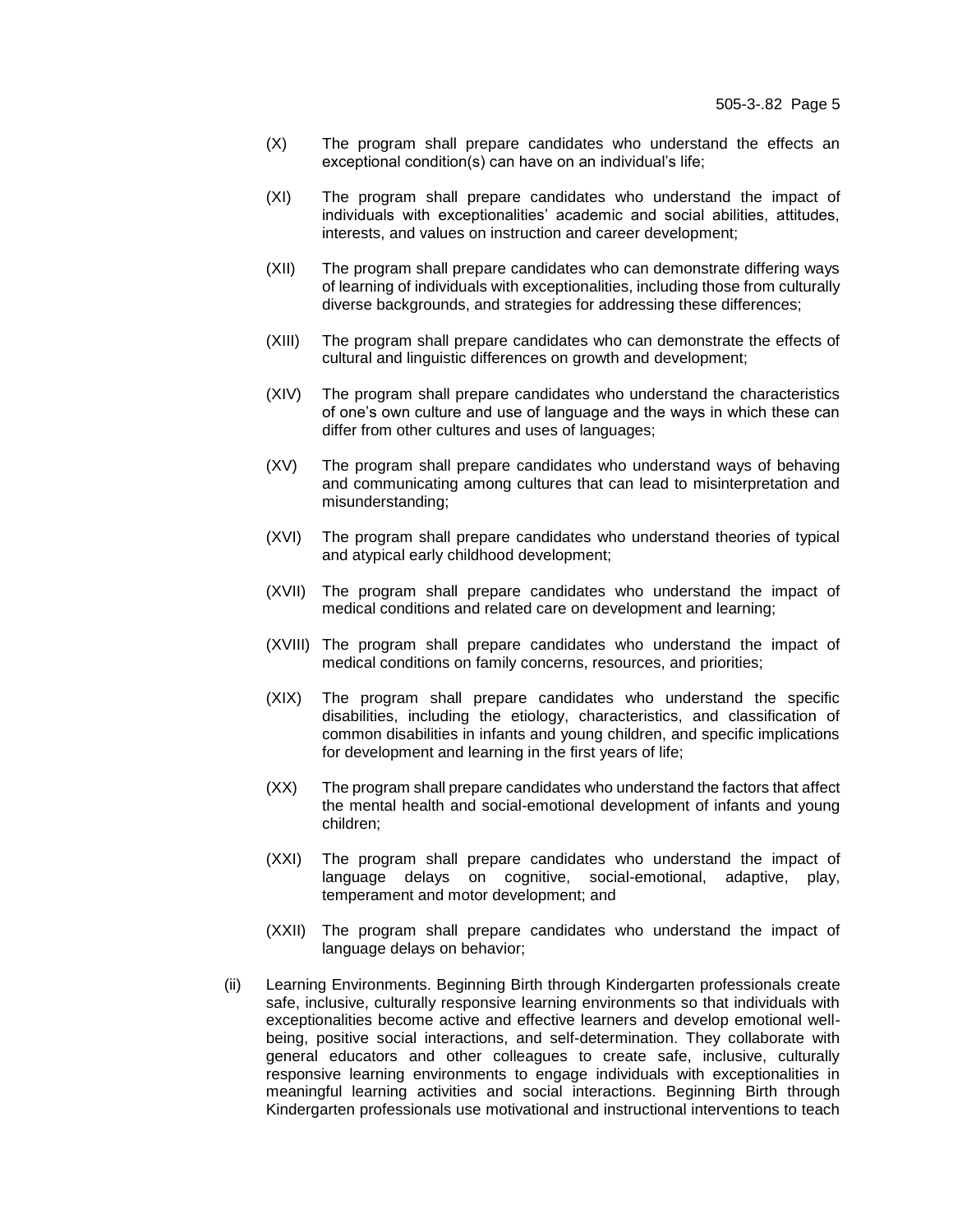individuals with exceptionalities how to adapt to different environments. They know how to intervene safely and appropriately with individuals with exceptionalities. The standard and elements will be indicated by the following:

- (I) The program shall prepare candidates who understand the demands of learning environments;
- (II) The program shall prepare candidates who understand basic classroom management theories and strategies for individuals with exceptionalities;
- (III) The program shall prepare candidates who understand effective management of teaching and learning;
- (IV) The program shall prepare candidates who understand teacher attitudes and behaviors that influence behavior of individuals with exceptionalities;
- (V) The program shall prepare candidates who understand social skills needed for educational and other environments;
- (VI) The program shall prepare candidates who are aware of strategies for crisis prevention and intervention;
- (VII) The program shall prepare candidates who are aware of strategies for preparing individuals to live harmoniously and productively in a culturally diverse world;
- (VIII) The program shall prepare candidates who understand ways to create learning environments that allow individuals to retain and appreciate their own and each other's respective language and cultural heritage;
- (IX) The program shall prepare candidates who understand ways cultures are negatively stereotyped; and
- (X) The program shall prepare candidates who understand strategies used by diverse populations to cope with a legacy of former and continuing racism.
- (iii) Curricular Content Knowledge. Beginning Birth through Kindergarten professionals use knowledge of general and specialized curricula to individualize learning for individuals with exceptionalities. They understand the central concepts, structures of the discipline, and tools of inquiry of the content areas they teach and can organize this knowledge, integrate cross-disciplinary skills, and develop meaningful learning progressions for individuals with exceptionalities. Beginning Birth through Kindergarten professionals understand and use general and specialized content knowledge for teaching across curricular content areas to individualize learning for individuals with exceptionalities and can modify general and specialized curricula to make them accessible to individuals with exceptionalities. The standard and elements will be indicated by the following:
	- (I) The program shall prepare candidates who understand theories and research that form the basis of curriculum development and instructional practices;
	- (II) The program shall prepare candidates who understand scope and sequences of general and special curricula;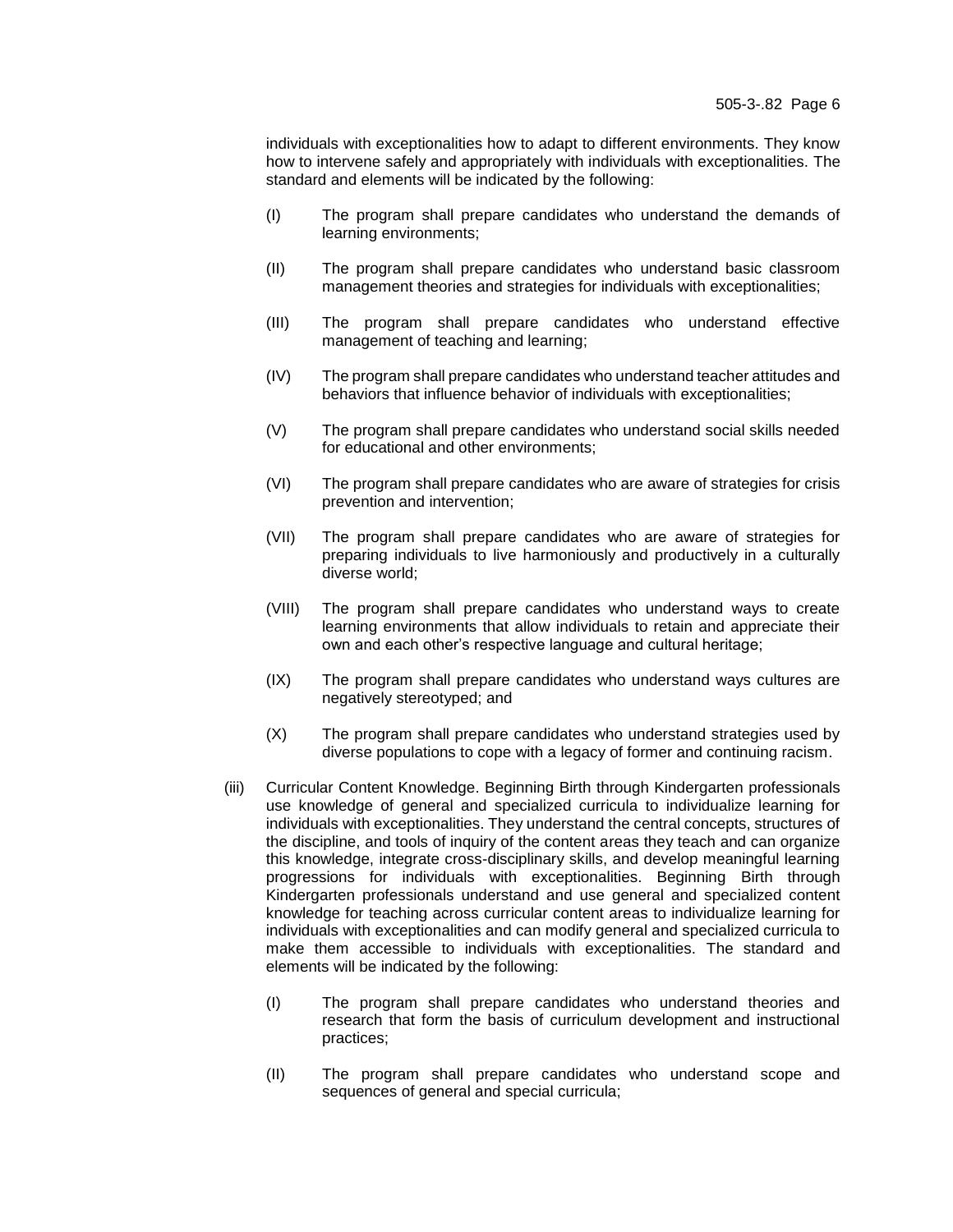- (III) The program shall prepare candidates who understand national, state or provincial, and local curricula standards; and
- (IV) The program shall prepare candidates who understand technology for planning and managing the teaching and learning environment;
- (iv) Assessment. Beginning Birth through Kindergarten professionals use multiple methods of assessment and data-sources in making educational decisions. They select and use technically sound formal and informal assessments that minimize bias and use knowledge of measurement principles and practices to interpret assessment results and guide educational decisions for individuals with exceptionalities. Beginning Birth through Kindergarten professionals in collaboration with colleagues and families use multiple types of assessment information in making decisions about individuals with exceptionalities. They engage individuals with exceptionalities to work toward quality learning and performance and provide feedback to guide them. The standard and elements will be indicated by the following:
	- (I) The program shall prepare candidates who understand basic terminology used in assessment;
	- (II) The program shall prepare candidates who understand legal provisions and ethical principles regarding assessment of individuals;
	- (III) The program shall prepare candidates who understand screening, prereferral, referral, and classification procedures;
	- (IV) The program shall prepare candidates who understand the use and limitations of assessment instruments;
	- (V) The program shall prepare candidates who understand national, state or provincial, and local accommodations and modifications; and
	- (VI) The program shall prepare candidates who understand the legal requirements that distinguish among at-risk, developmental delay and disability.
- (v) Instructional Planning and Strategies. Beginning Birth through Kindergarten professionals select, adapt, and use a repertoire of evidence-based instructional strategies to advance learning of individuals with exceptionalities. They consider an individual's abilities, interests, learning environments, and cultural and linguistic factors in the selection, development, and adaptation of learning experiences for individuals with exceptionalities. Beginning Birth through Kindergarten professionals use technologies to support instructional assessment, planning, and delivery for individuals with exceptionalities. They are familiar with augmentative and alternative communication systems and a variety of assistive technologies to support the communication and learning of individuals with exceptionalities. They use strategies to enhance language development and communication skills of individuals with exceptionalities, develop and implement a variety of education and transition plans for individuals with exceptionalities across a wide range of settings and different learning experiences in collaboration with individuals, families and teams, and teach to mastery and promote generalization of learning. They teach cross-disciplinary knowledge and skills such as critical thinking and problem solving to individuals with exceptionalities. The standard and elements will be indicated by the following:
	- (I) The program shall prepare candidates who are aware of the roles and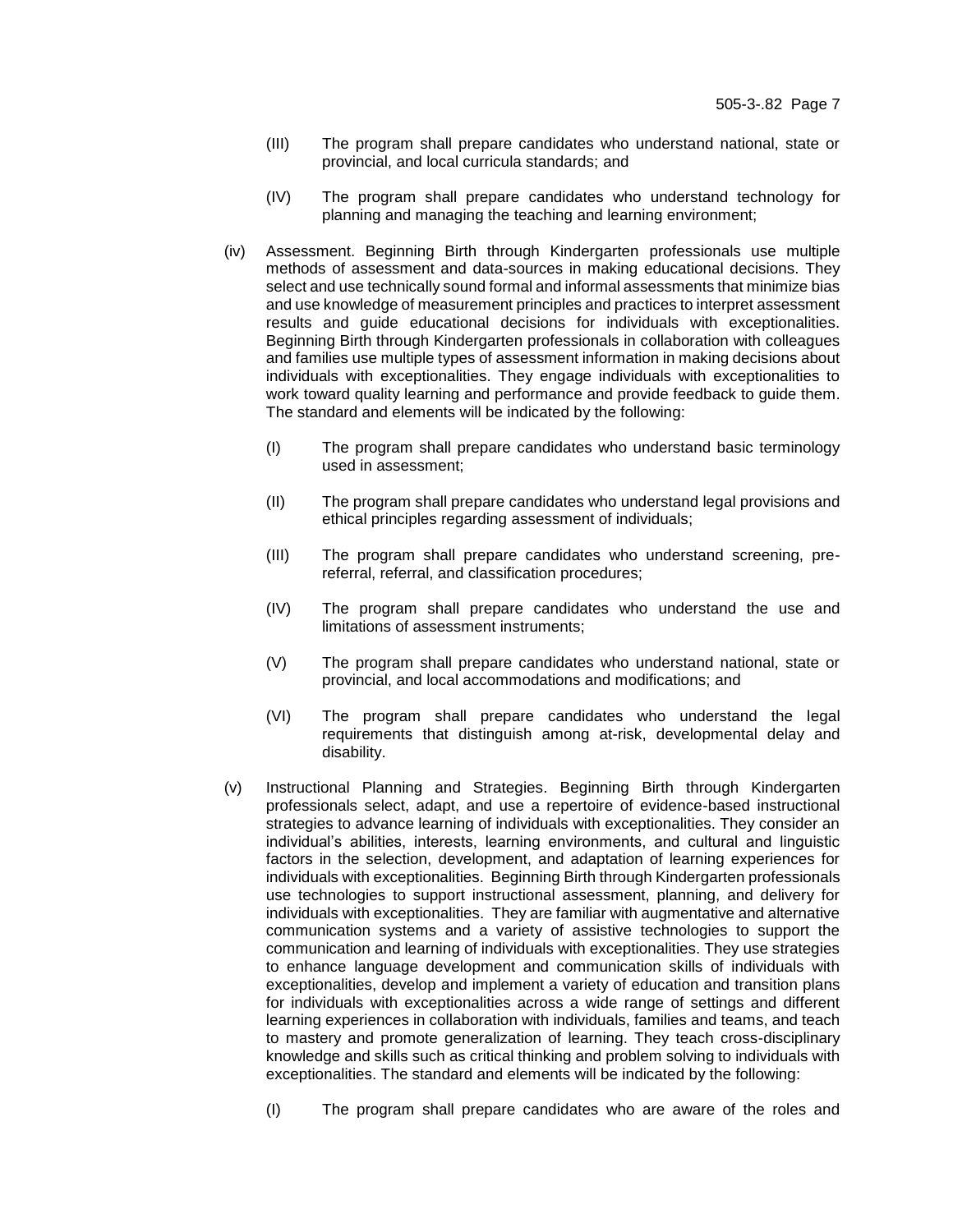responsibilities of the Para-educator related to instruction, intervention, and direct service;

- (II) The program shall prepare candidates who know and apply evidence-based practices validated for specific characteristics of learners and settings;
- (III) The program shall prepare candidates who know augmentative and assistive communication strategies; and
- (IV) The program shall prepare candidates who are aware of the concept of universal design for learning.
- (vi) Professional Learning and Ethical Practice. Beginning Birth through Kindergarten professionals use foundational knowledge of the field and their professional Ethical Principles and Practice Standards to inform Birth through Kindergarten practice, to engage in lifelong learning and to advance the profession. They use Ethical Principles and Professional Practice Standards to guide their practice and understand how foundational knowledge and current issues influence professional practice. They understand that diversity is a part of families, cultures, and schools and that complex human issues can interact with the delivery of Birth through Kindergarten services. Beginning Birth through Kindergarten professionals understand the significance of lifelong learning and participate in professional activities and learning communities. They advance the profession by engaging in activities such as advocacy and mentoring and provide guidance and direction to Para-educators, tutors, and volunteers. The standard and elements will be indicated by the following:
	- (I) The program shall prepare candidates who understand models, theories, philosophies, and research methods that form the basis for Birth through Kindergarten practice;
	- (II) The program shall prepare candidates who understand laws, policies and ethical principles regarding behavior management planning and implementation;
	- (III) The program shall prepare candidates who understand the relationship of Birth through Kindergarten to the organization and function of educational agencies;
	- (IV) The program shall prepare candidates who understand the rights and responsibilities of individuals with exceptionalities, parents, teachers and other professionals, and schools related to exceptionalities;
	- (V) The program shall prepare candidates who understand issues in definition and identification of individuals with exceptionalities, including those from culturally and linguistically diverse backgrounds;
	- (VI) The program shall prepare candidates who understand issues, assurances, and due process rights related to assessment, eligibility, and placement within a continuum of services;
	- (VII) The program shall prepare candidates who understand family systems and the role of families in the educational process;
	- (VIII) The program shall prepare candidates who understand historical points of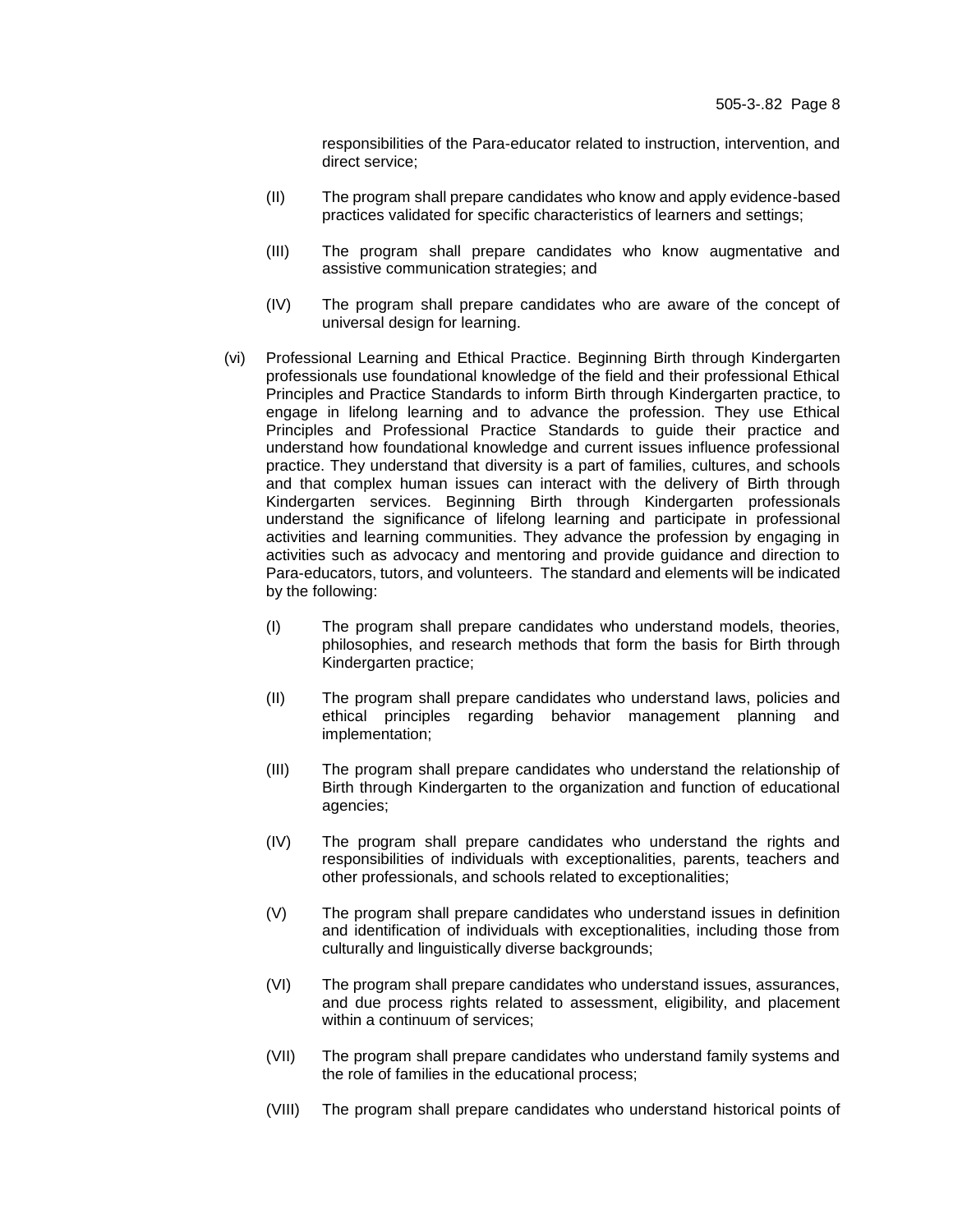view and contributions of culturally diverse groups;

- (IX) The program shall prepare candidates who understand the impact of the dominant culture on shaping schools and the individuals who study and work in them;
- (X) The program shall prepare candidates who understand the potential impact of differences in values, languages, and customs that can exist between the home and school;
- (XI) The program shall prepare candidates who understand personal cultural biases and differences that affect one's teaching;
- (XII) The program shall prepare candidates who understand the importance of the teacher serving as a model for individuals with exceptionalities;
- (XIII) The program shall prepare candidates who understand the continuum of lifelong professional development;
- (XIV) The program shall prepare candidates who understand methods to remain current regarding research-validated practice;
- (XV) The program shall prepare candidates who understand the historical, philosophical foundations and legal basis of services for infants and young children both with and without exceptional needs;
- (XVI) The program shall prepare candidates who know the trends and issues in early childhood education, early Birth through Kindergarten, and early intervention; and
- (XVII) The program shall prepare candidates who understand the legal, ethical and policy issues related to educational developmental and medical services for infants and young children, and their families.
- (vii) Collaboration. Beginning Birth through Kindergarten professionals collaborate with families, other educators, related service providers, individuals with exceptionalities, and personnel from community agencies in culturally responsive ways to address the needs of individuals with exceptionalities across a range of learning experiences. They use the theory and elements of effective collaboration, serve as a collaborative resource to colleagues, and use collaboration to promote the well-being of individuals with exceptionalities across a wide range of settings and collaborators. The standard and elements will be indicated by the following:
	- (I) The program shall prepare candidates who know models and strategies of consultation and collaboration;
	- (II) The program shall prepare candidates who know the roles of individuals with exceptional learning needs, families, and school and community personnel in the planning of an individualized program;
	- (III) The program shall prepare candidates who understand the concerns of families of individuals with exceptional learning needs and strategies to help address these concerns;
	- (IV) The program shall prepare candidates who know culturally responsive factors that promote effective communication and collaboration with